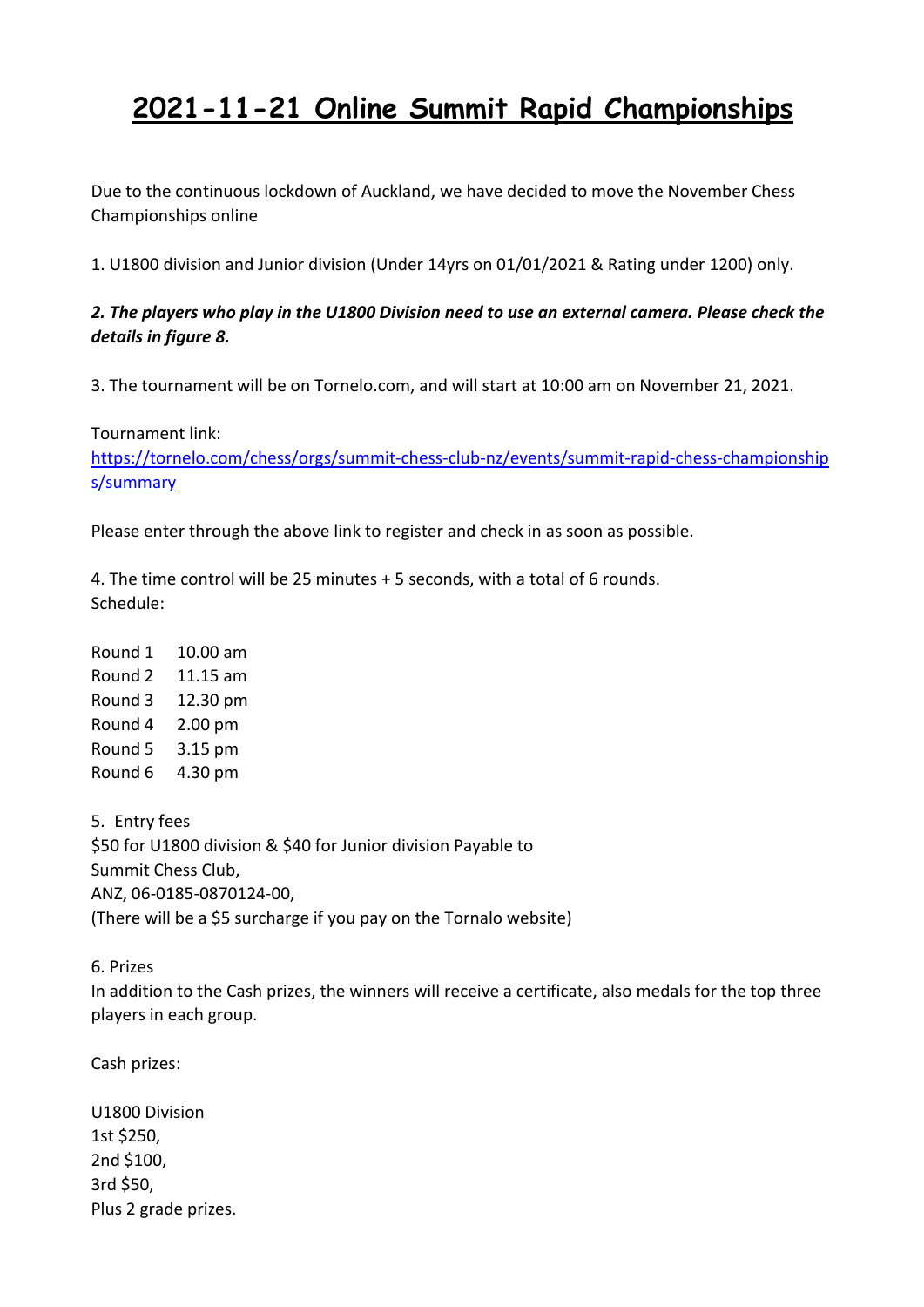Junior Division 1st \$50 2nd \$45 3rd \$40 4th \$35 5th \$30 6th \$25 7th \$20 8th \$20 9th \$15 10th \$15

7. Internet connection and hardware are the player's responsibility. A player who accidentally loses connection will be considered lost.

#############################################################################

#### ################# **For U1800 Division only** #################

8. To ensure a fair playing environment for the players, we will monitor and record videos of the U1800 division through Zoom. This requests that during the tournament, each player in the U1800 division must set up a smartphone, laptop or a similar device in the right (or left) back corner. There needs sufficient lighting to clearly see the display screen and the player's profile, as shown in the figure below.



Players need to log in to Zoom with this device, and must keep their microphone turned on. The name displayed in Zoom should be changed to the player's full name. Leave it so that the playeris within the camera range in each round of the tournament.

## *Zoom ID: 815 3980 0715*

### *Passcode: summit*

If a player participating in the U1800 division does not use the appropriate camera, they can still participate in the competition, but cannot win any prizes!

Zoom login opens at 8.30am on Sunday the 21st, an arbiter will also enter Zoom to help you check whether the camera meets the requirements before the tournament.